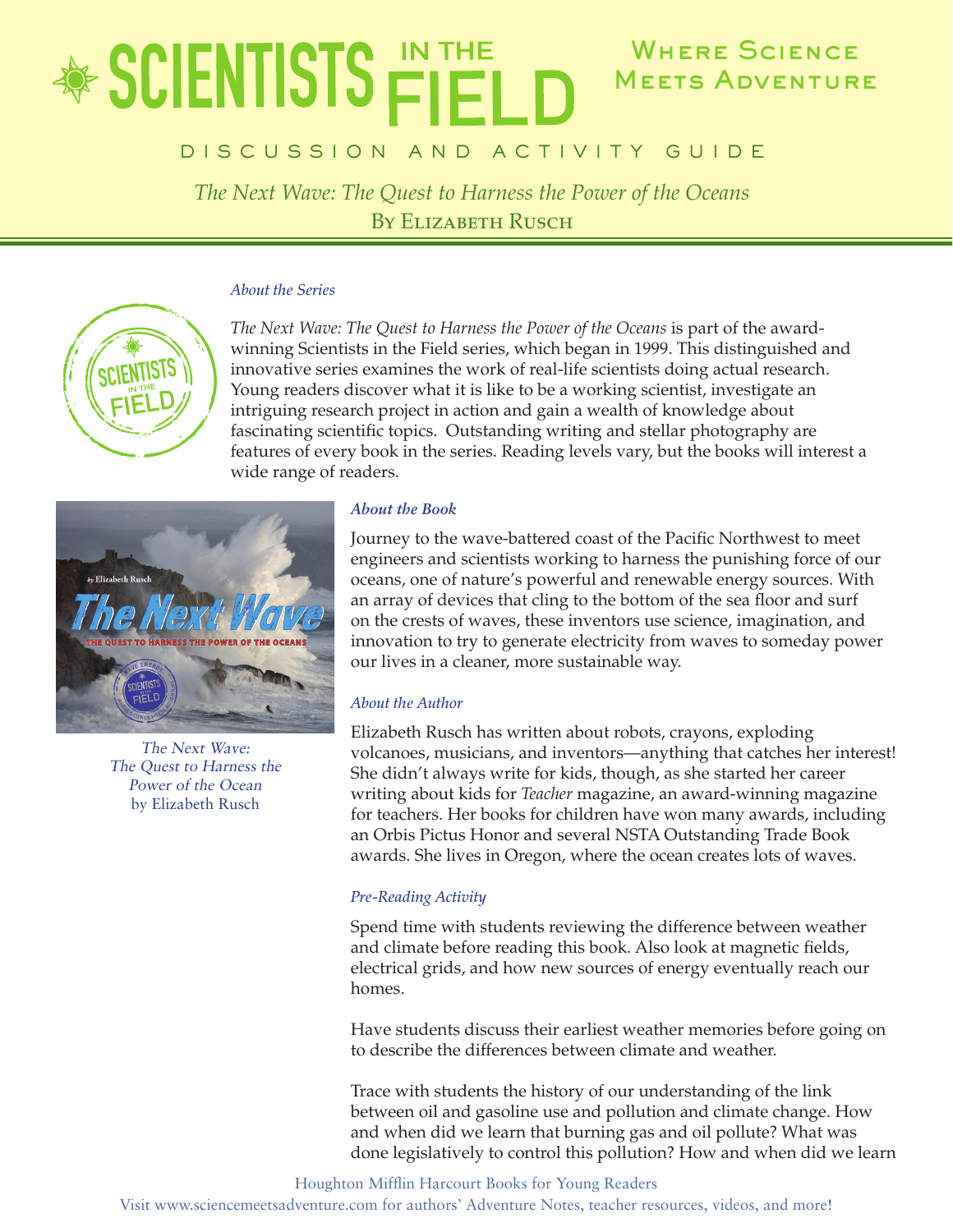## e d u c a t o r ' s G u i d e *The Next Wave: The Quest to Harness the Power of the Oceans* **By Elizabeth Rusch**

that burning gas and oil causes climate change? What is being done currently to address this problem?

Get out magnets and have students play with magnetic fields. While they are investigating, ask these students to demonstrate their understanding of how magnetic trains (such as the Maglev bullet train in Japan) might work: See www.youtube.com/ watch?v=IPduAYKk\_6I.

Have students daydream about inventions they would like to see in the world, and then have them make a list of some of their favorite current inventions. What part does science play in any of these inventions?

Prepare a chart of your neighborhood, your community, your state, and the United States showing the various sources of our current energy usage.

### *Discussion Questions*

What energy sources do you use on a daily, monthly and yearly basis? What energy sources do you use at home? What do you use for transportation? Do you anticipate making any personal sacrifices in the next fifty years to move to cleaner, more renewable energy sources?

Many cars use gasoline-burning engines. To use many renewable energy sources like wind, solar, and waves, cars must be powered with electricity. If the switch from gas to electricity were made, what would become of all the gas engines? Buses and trains use energy more efficiently. Would you be willing to sacrifice the convenience of personal transportation for the sake of a less harmful ecological footprint? Would the price of gasoline or electricity make a difference in your decision?

No one renewable energy source currently in use or under development will completely cover our current energy needs. Each source has trade-offs, such as taking up land or sea space that could be used in other ways, injuring local animals and habitats, and otherwise affecting the environment. How should we decide which alternative energy sources to develop and install? What should our priorities be? How does

cost play into the decision?

How persistent are you when it comes to investigating challenging problems? What sorts of problems will you pursue for longer periods of time? What sorts of problems or puzzles do you have little or no patience for solving?

What do we do as a country to encourage people to invent new things? What should we do to encourage inventors? Have you ever had a class in which you were asked to invent something? Have you ever tried to invent something?

## *Applying and Extending Our Knowledge*

Ocean waves come primarily from wind moving across water. But waves can also be generated by sudden geological disturbances such as landslides and earthquakes. And the changing of the tides also moves water.

- Research the pros and cons of using tides to produce usable energy. Are there any places in the world that use this source of energy to produce energy? How does this type of energy production differ from the energy produced by the two Mikes or by Annette von Jouanne? Would there be any way to produce energy from a tsunami caused by a landslide or earthquake?
- Using pans or tubs, build a wave tank and simulate the movement of water generated by wind, tides, landslides, and earthquakes. Create charts or a video explaining the differences and similarities of these kinds of water movements.
- Find a tide chart for some specific area (and another area halfway around the world). Prepare charts and models to show the class how the tides work. Graph the highs and lows and include information about the effects of the fullness of the moon. Research the tides through the seasons. When are the tides the highest and when are they the lowest? What are the tides like on the opposite side of the world? Are there any patterns to notice? Show your answer with graphs and captions.

Common Core Connections CCSS.ELA-Literacy.W.7.7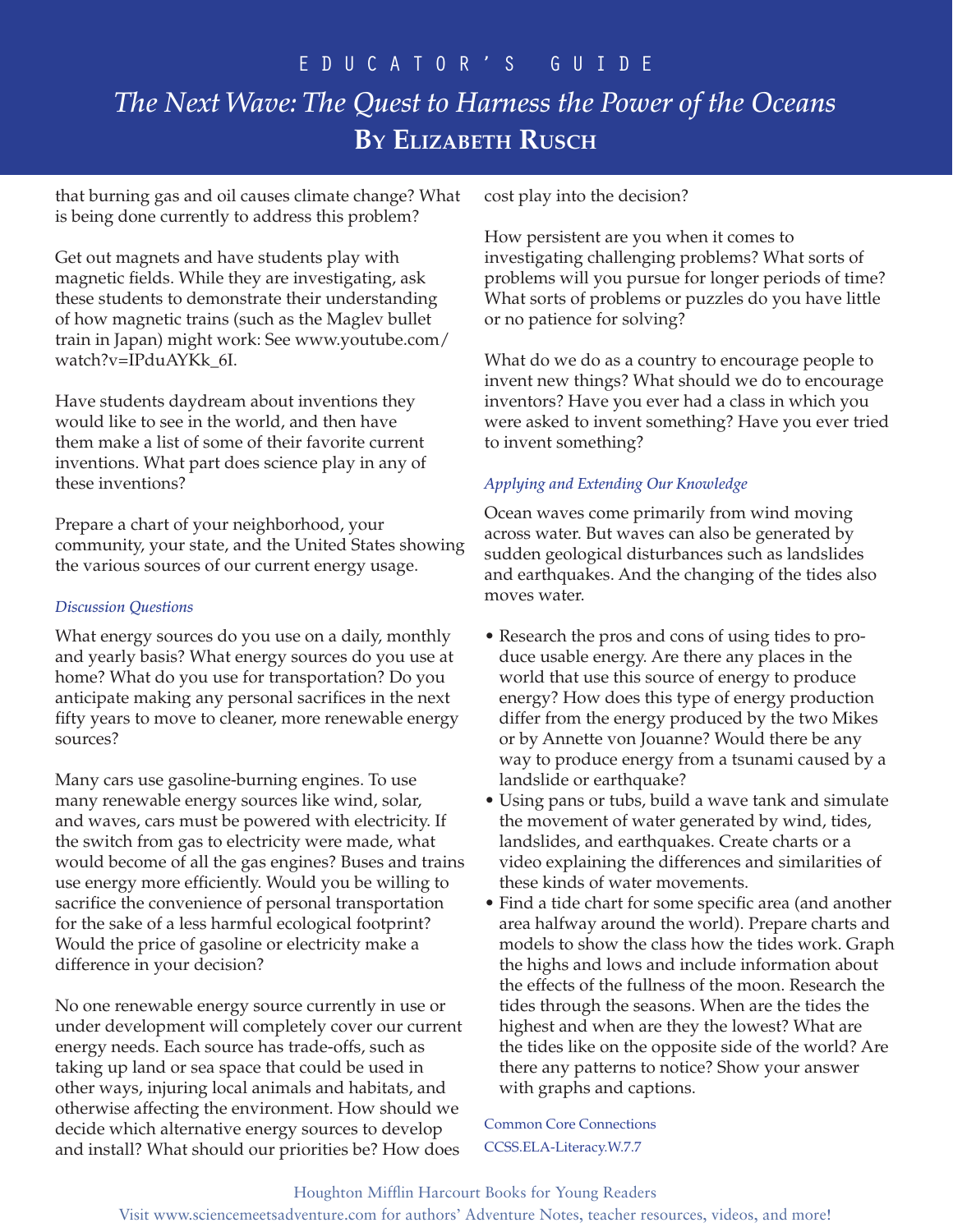## e d u c a t o r ' s G u i d e *The Next Wave: The Quest to Harness the Power of the Oceans* **By Elizabeth Rusch**

Conduct short research projects to answer a question, drawing on several sources and generating additional related, focused questions for further research and investigation.

#### CCSS.ELA-Literacy.RST.6-8.3

Follow precisely a multistep procedure when carrying out experiments, taking measurements, or performing technical tasks. CCSS.ELA-Literacy.RH.6-8.7

Integrate visual information (e.g., in charts, graphs, photographs, videos, or maps) with other information in print and digital texts. CCSS.ELA-Literacy.SL.7.5

Include multimedia components and visual displays in presentations to clarify claims and findings and emphasize salient points.

On page 18 we read, "The Mikes started putting the pieces together. They had very different ideas about how to do things and both were opinionated. When they disagreed on an idea, they bet a dollar on it and tried it. 'Turns out that's a pretty effective rapid development tool,' Mike Morrow says. Instead of wasting time debating good and bad ideas, they tested all the ideas that either one thought was promising."

- Divide your students into teams. Provide each team with an identical set of materials (a fan, a rubber duck or plastic boat, rubber bands, balloons, popsicle sticks, twisty-ties, aluminum foil, a large pan of water, plastic bags, etc.). Using the "test all ideas" maxim of the two Mikes, have students invent a method for powering a boat or a duck from one side of the pan to the other as quickly as possible. Have races. Have each student make notes on what worked well, what did not work well, what did not work well but has potential, etc. Then have the class work on combining the best ideas from the individual groups to make an even better prototype.
- Look at the various prototypes of "Wild Wave Inventions" shown on pages 34–36. Divide the class into groups to analyze and explain how each of these inventions work. Remember that these huge pieces of equipment originally began as ideas that used (in the case of the two Mikes) materials found in dumpsters. Have students make models using similar items to show how hydraulic cylinders pump fluids.
- One of the notable points in this book is that people who shared a passion for swimming and surfing in the ocean used that passion to guide a future career.

Divide the class into groups that are sorted by common interests. Like the Mikes (as described on page 16), brainstorm ways that these interests could generate a science project (don't limit the projects to wave energy—just insist that they have a testable scientific premise). If warranted, have groups design and test a premise, documenting all the materials and steps predicted for proving or disproving the theory. Adjust as required.

Both of the Mikes liked to tinker with things. Mike Morrow was really good at taking things apart and not so good at putting them back together. Mike Delos-Reyes grew up able to build things. He had a knack.

- Find some old clocks to take apart and reassemble.
- Take apart a fan or a typewriter and put it back together.
- Using Legos or other blocks or building tools, have students make scale replicas of various classroom furniture pieces or items.

#### Common Core Connections

#### CCSS.ELA-Literacy.RST.6-8.3

Follow precisely a multistep procedure when carrying out experiments, taking measurements, or performing technical tasks. CCSS.ELA-Literacy.SL.7.1

Engage effectively in a range of collaborative discussions (one-onone, in groups, and teacher-led) with diverse partners on grade 7 topics, texts, and issues, building on others' ideas and expressing their own clearly.

CCSS.ELA-Literacy.SL.7.1.c

Pose questions that elicit elaboration and respond to others' questions and comments with relevant observations and ideas that bring the discussion back on topic as needed. CCSS.ELA-Literacy.SL.7.1.d

Acknowledge new information expressed by others and, when warranted, modify their own views.

All of the different approaches to converting the power of waves into energy that we can use in our neighborhoods must channel this energy into our nation's (or the world's) electrical grid.

- Pick any of the existing inventions for converting wave energy into consumer energy, and prepare a presentation showing how the invention would sell energy to an electric company. How does this work?
- On a smaller scale, daydream about your own